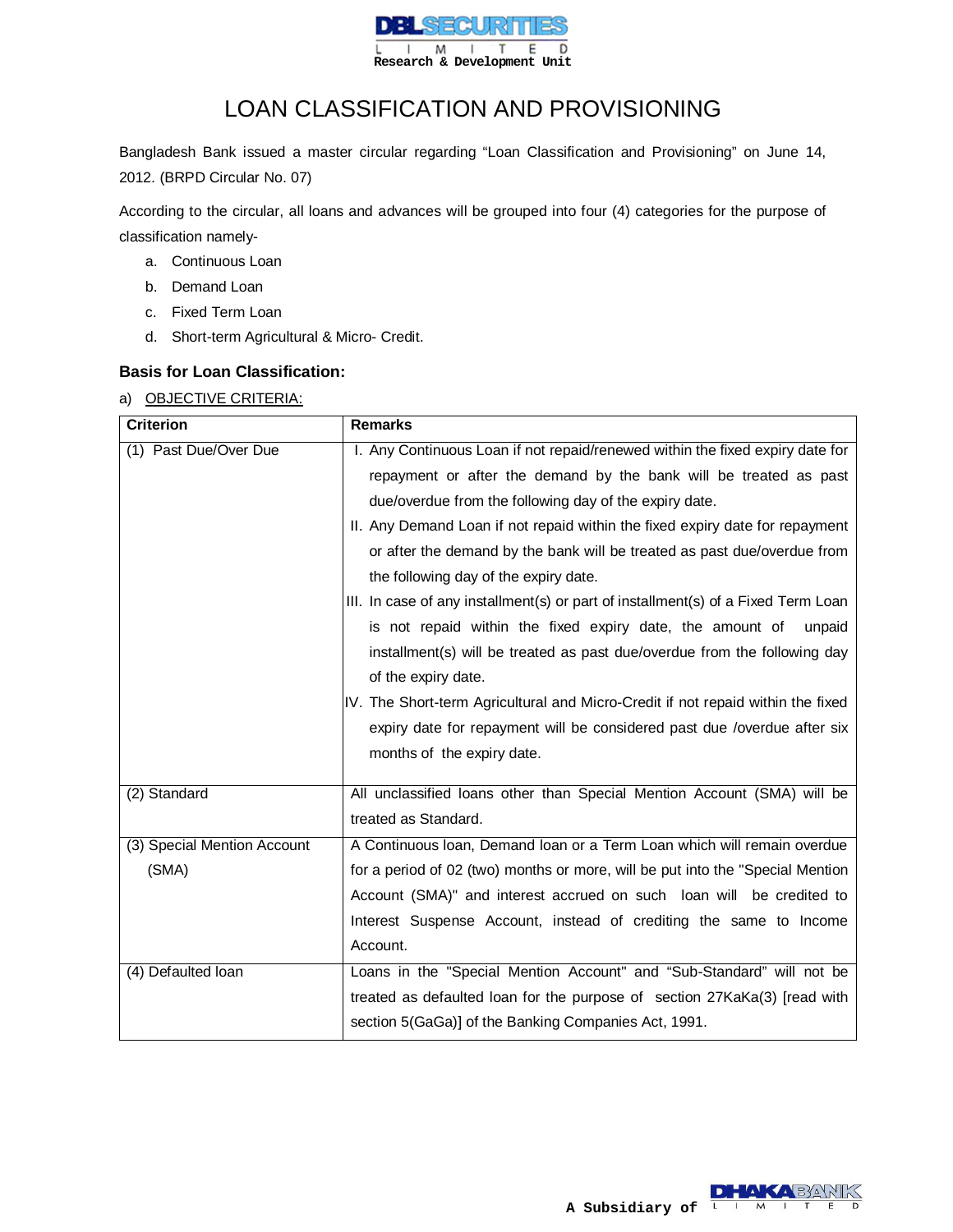

#### 5. Classification of Continuous Loan:

| Category     | <b>Details</b>                                                                                 |
|--------------|------------------------------------------------------------------------------------------------|
| Sub-standard | If the loan is past due/overdue for 03 (three) months or beyond but less than 06 (six) months. |
| Doubtful     | If the loan is past due/overdue for 06 (six) months or beyond but less than 09 (nine) months.  |
| Bad/Loss     | If the loan is past due/overdue for 09 (nine) months or beyond.                                |

#### 6. Classification of Demand Loan:

| Category     | <b>Details</b>                                                                                 |
|--------------|------------------------------------------------------------------------------------------------|
| Sub-standard | If it remains past due/overdue for 03 (three) months or beyond but not over 06 (six) months    |
|              | from the date of expiry or claim by the bank or from the date of creation of forced loan.      |
| Doubtful     | If it remains past due/overdue for 06 (six) months or beyond but not over 09 (nine) months     |
|              | from the date of expiry or claim by the bank or from the date of creation of forced loan.      |
| Bad/Loss     | If it remains past due/overdue for 09 (nine) months or beyond from the date of expiry or claim |
|              | by the bank or from the date of creation of forced loan.                                       |

### 7. Classification of Fixed Term Loan:

| Category     | <b>Details</b>                                                                 |
|--------------|--------------------------------------------------------------------------------|
| Sub-standard | If the amount of past due installment is equal to or more than the amount of   |
|              | installment(s) due within 03 (three) months.                                   |
| Doubtful     | If the amount of past due installment is equal to or more than the amount of   |
|              | installment(s) due within 06 (six) months                                      |
| Bad/Loss     | If the amount of ' past due installment is equal to or more than the amount of |
|              | installment(s) due within 09 (nine) months                                     |

Note: If any Fixed Term Loan is repayable on monthly installment basis, the amount of installment(s) due within 06 (six) months will be equal to the sum of 06 monthly installments. Similarly, if the loan is repayable on quarterly installment basis, the amount of installment(s) due within 06 (six) months will be equal to the sum of 2 quarterly installments.

8) The Short-term Agricultural and Micro-Credit will be considered irregular if not repaid within the due date as stipulated in the loan agreement. If the said irregular status continues, the credit will be classified as 'Substandard ' after a period of 12 months, as 'Doubtful' after a period of 36 months and as 'Bad/Loss' after a period of 60 months from the stipulated due date as per the loan agreement.

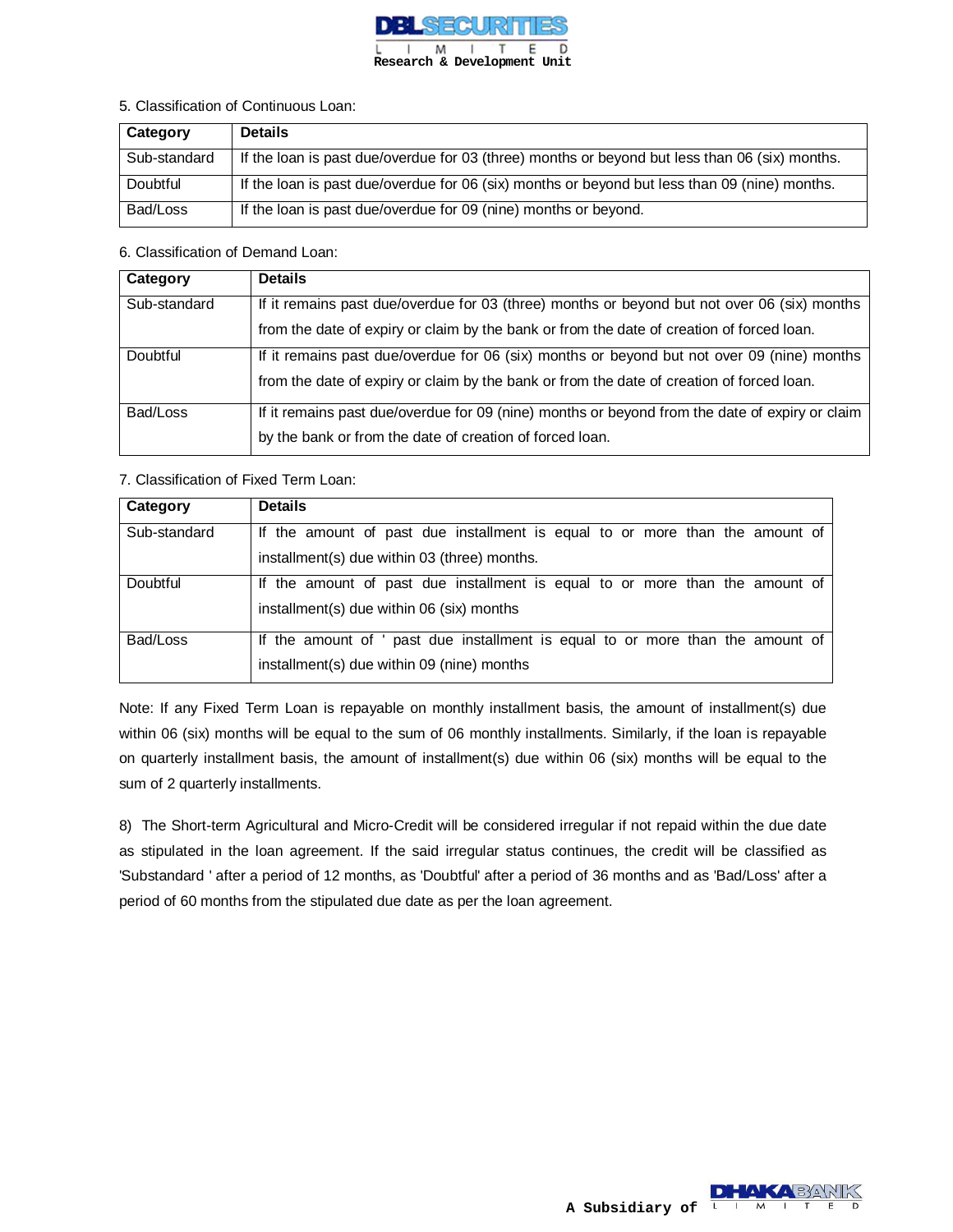

#### B) QUALITATIVE JUDGEMENT:

- If any uncertainty or doubt arises in respect of recovery of any Continuous Loan, Demand Loan or Fixed Term Loan, the same will have to be classified on the basis of qualitative judgement be it classifiable or not on the basis of objective criteria.
- If any situational changes occur in the stipulations in terms of which the loan was extended or if the capital of the borrower is impaired due to adverse conditions or if the value of the collateral decreases or if the recovery of the loan becomes uncertain due to any other unfavorable situation, the loan will have to be classified on the basis of qualitative judgement.
- Bespite the probability of any loan being affected due to the reasons stated above or for any other reasons, if there is any hope for change of the existing condition by resorting to proper steps, the loan, on the basis of qualitative judgement, will be classified as 'Sub-standard'. But even after resorting to proper steps, there exists no certainty of total recovery of the loan, it will be classified as 'Doubtful' and even after exerting the all-out efforts, there exists no chance of recovery, it will be classified as 'Bad/Loss' on the basis of qualitative judgement.

### **Maintenance of Provision:**

| <b>Particulars</b>                                                                       | $%$ of           | <b>Revised</b>   |
|------------------------------------------------------------------------------------------|------------------|------------------|
|                                                                                          | <b>Provision</b> | <b>Provision</b> |
| <b>General Provision</b>                                                                 |                  |                  |
| All unclassified loans of Small and Medium Enterprise (SME)                              |                  | 0.25%            |
| Against all unclassified loans (other than loans under Consumer Financing, Loans to      | $1\%$            | $1\%$            |
| Brokerage House, Merchant Banks, Stock dealers etc. and Special Mention                  |                  |                  |
| Account.)                                                                                |                  |                  |
| On the unclassified amount for Consumer Financing                                        | 5%               | $1\%$            |
| On the unclassified amount for (i) Housing Finance and (ii) Loans for Professionals to   | 2%               | 2%               |
| set up business under Consumer Financing Scheme.                                         |                  |                  |
| On the unclassified amount for Loans to Brokerage House, Merchant Banks, Stock           | 2%               | 2%               |
| dealers, etc.                                                                            |                  |                  |
| On the outstanding amount of loans kept in the 'Special Mention Account' after           | 5%               | 5%               |
| netting off the amount of Interest Suspense.                                             |                  |                  |
| On the off-balance sheet exposures. (Provision will be on the total exposure and         | $1\%$            | $1\%$            |
| amount of cash margin or value of eligible collateral will not be deducted while         |                  |                  |
| computing Off-balance sheet exposure.)                                                   |                  |                  |
| Special Provision (Classified Continuous, Demand and Fixed Term Loans)                   |                  |                  |
| Sub-standard                                                                             | 20%              | 20%              |
| Doubtful                                                                                 | 50%              | 50%              |
| Bad/Loss                                                                                 | 100%             | 100%             |
| Provision for Short-term Agricultural and Micro-Credits                                  |                  |                  |
| All credits except ' Bad/Loss' (i.e. ' Doubtful', ' Sub-standard', irregular and regular | 5%               | 5%               |
| credit accounts)                                                                         |                  |                  |
| Bad/Loss                                                                                 | 100%             | 100%             |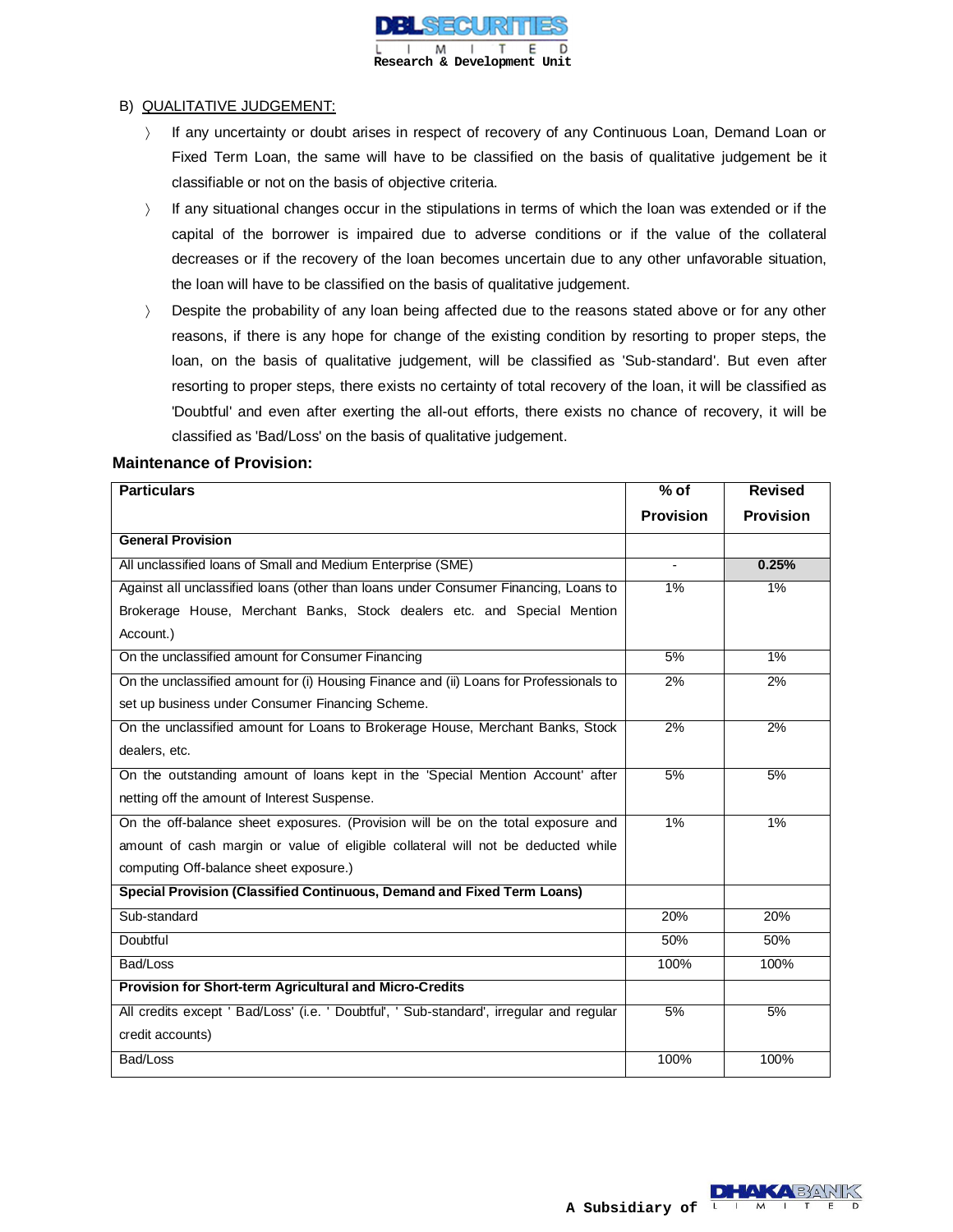

## **Base for Provision:**

The provision will be maintained at the above rate on the balance calculated as the greater of the following two amounts:

- a) The outstanding balance of the loan less the amount of Interest Suspense and the value of eligible collateral; and
- b) **15%** of the outstanding balance of the loan instead of 20%.

# **Eligible Collateral:**

In the definition of ' Eligible Collateral' as mentioned in the above paragraph the following collateral will be included as eligible collateral in determining base for provision:

- -100% of deposit under lien against the loan
- -100% of the value of government bond/savings certificate under lien
- -100% of the value of guarantee given by Government or Bangladesh Bank
- -100% of the market value of gold or gold ornaments pledged with the bank.
- 50% of the market value of easily marketable commodities kept under control of the bank
- Maximum 50% of the market value of land and building mortgaged with the bank

- 50% of the average market value for last 06 months or 50% of the face value, whichever is less, of the shares traded in stock exchange.

## **Rescheduling:**

- **Application for first time rescheduling will be taken into consideration upon receiving cash payment of at least 15% of the overdue installments or 10% of the total outstanding amount of loan, whichever is less; instead of 20% earlier.**
- Application for second time rescheduling will be considered upon receiving cash payment of minimum 30% of the overdue installments or 20% of the total outstanding amount of loan, whichever is less.
- Application for rescheduling third time will be considered upon receiving cash payment of minimum 50% of the overdue installments or 30% of the total outstanding amount of loan, whichever is less.
- The rate of down payments for Short-term Agricultural and Micro-Credit will be same as above.

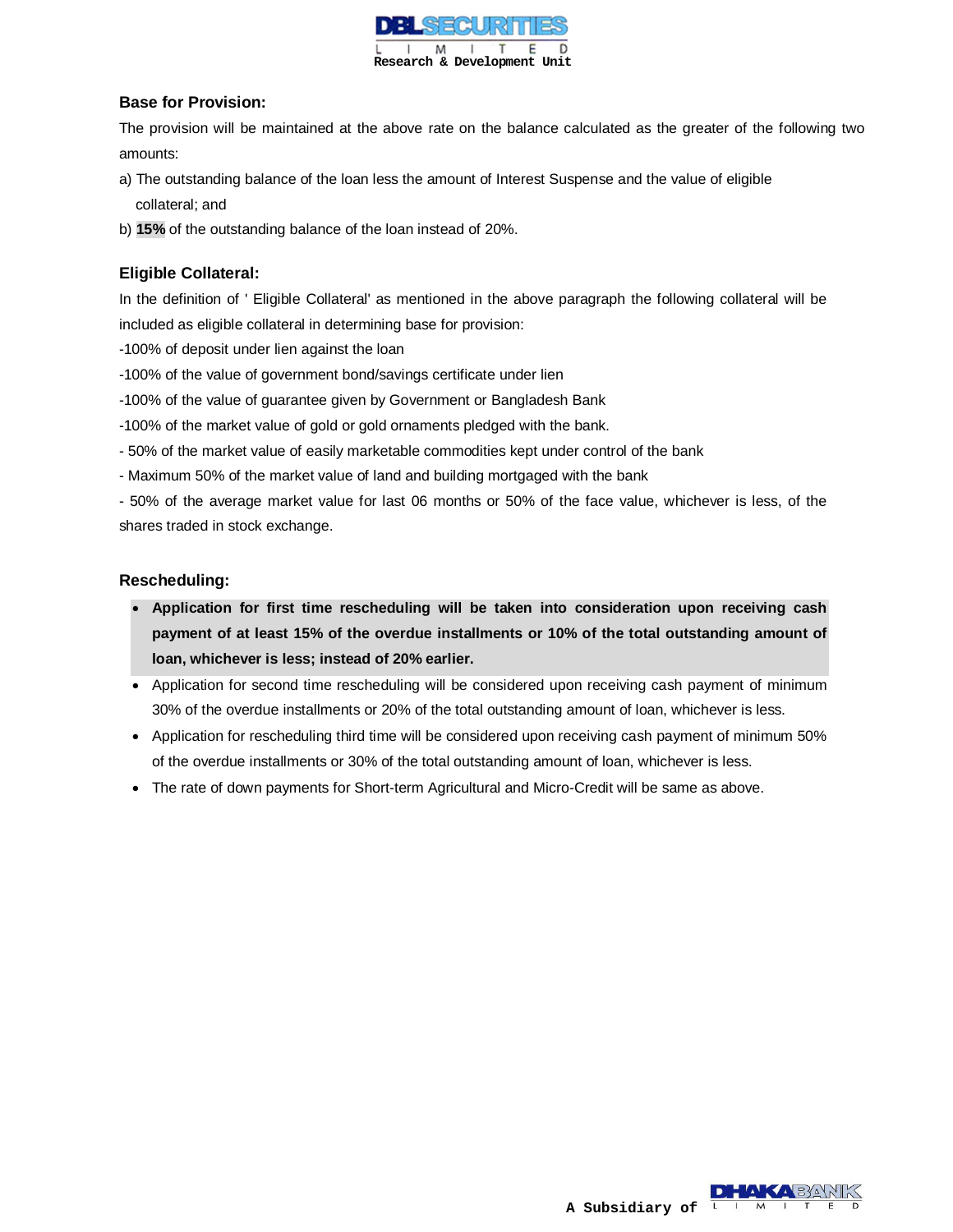

# **At A Glance:**

The Bangladesh Bank (BB) issued the circular to the banks on June 14, asking them to make a continuous loan classification for non-repayment within three months instead of six months and limit rescheduling scopes within three times.

The sub-standard loans had been considered as default loans before the issuance of the circulars if a borrower did not pay any installment and interest of a loan for more than six months after overdue. According to the new master circulars, a loan will be considered as sub-standard one if a borrower does not pay any installment or interest of the loan for more than three months after overdue.

Under the revised provisions, a continuous loan will be classified for non-repayment within three months instead of six months fixed earlier. The base for provisioning has been fixed at minimum 20 per cent of the outstanding balance of the loan while rescheduling will be limited to three times. The loans in the 'Special Mention Account (SMA)' will not be treated as default loan.

There is now no scope to treat the sub-standard loan as default loan and the BB's circular dated July 19, 2012, has cleared the issue. The circular said –

- Any continuous loan if not repaid or renewed within the fixed time limit for repayment would be treated as 'overdue' from the following day of the expiry date.
- $\rightarrow$  Any demand loan if not repaid within the fixed time limit for repayment or after the demand by the bank will be treated as 'overdue' from the following day of the expiry date or demand date.
- $\rangle$  In case of any installment(s) or part of installment(s) of a fixed term loan is not repaid within the fixed expiry date or due date, the amount of unpaid installment(s) as well as the loan will be treated as 'overdue' from the following day of the expiry date or due date.
- The short-term agricultural loan or microcredit if not repaid within the fixed time limit for repayment will be considered 'overdue' after six months of the expiry date, the circular said

### **Time Frame:**

The revised instruction on loan classification and provisioning will come into effect from **December 31, 2012 instead of September 30, 2012.**

### **Impact on Non-Performing Loan & Financial Statement:**

Quick implementation of the loan rescheduling rules may give a rise to non-performing loans and an additional requirement for provisioning will force the banks to keep greater provision in the income statement which will eat up banks' profits and as a consequence equity per share will be reduced significantly.

Due to the new rules, the provision for classified loans is expected to increase by 2.47%. Good borrowers will not face any adverse impact; instead, credit flow will increase to new entrepreneurs and productive sectors. The number of habitual defaulters will fall and depositors' interest will be better protected.

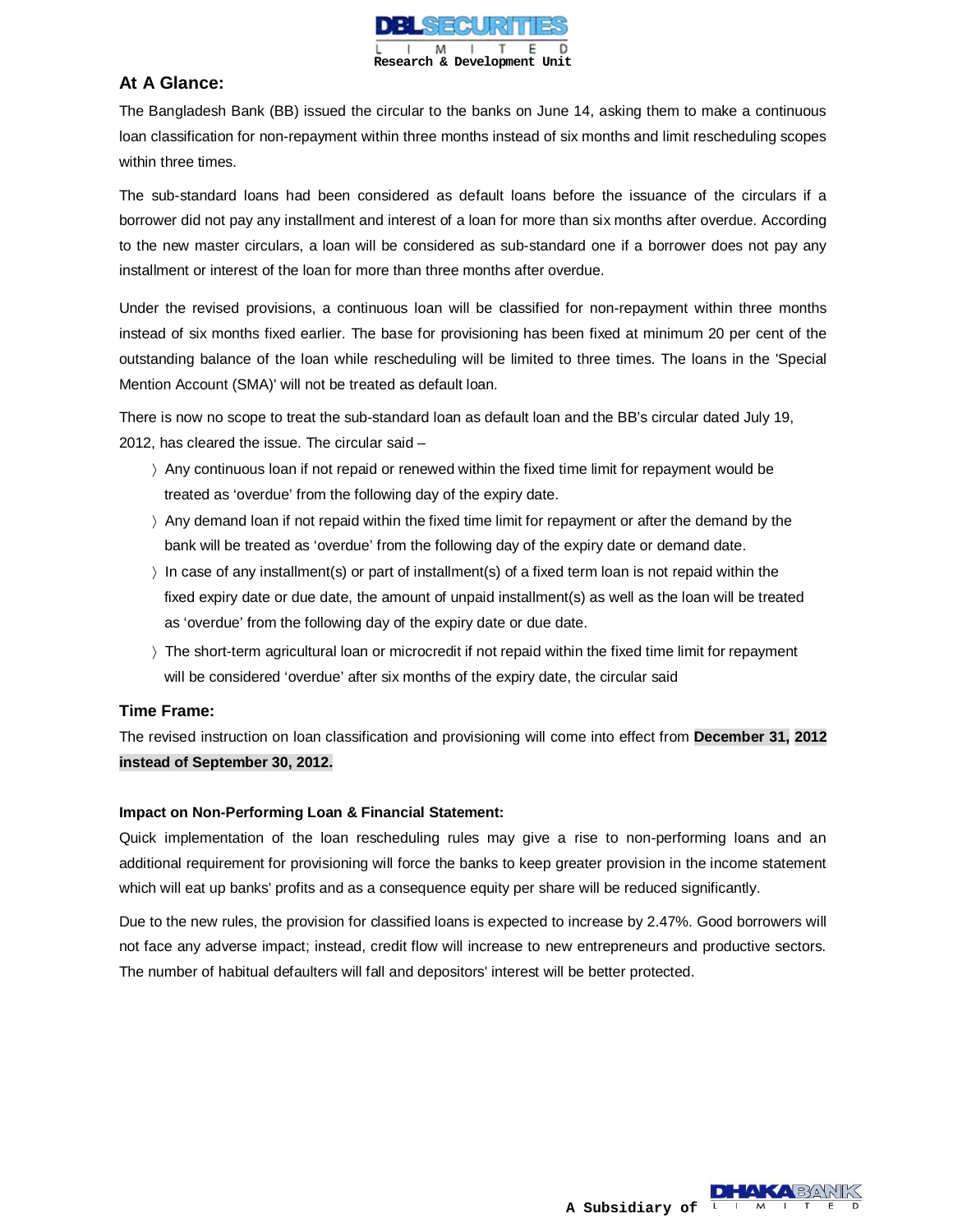

### **Reference:**

A Bangladesh Bank study found that the amount of default loans may increase by only 2.38 percent over the existing amount under the new rules.

On March 31, the total default loans in the banking sector stood at 6.57 percent of their outstanding loans. The percentage could be 8.95 percent on the same day if the amount was calculated under the new rules, the BB found in the study.

The central bank in the study said, if the rules are followed strictly, the amount of default loans as well as the banks' insolvency will fall in the long run.

(Source: The Daily Star, July 17, 2012)

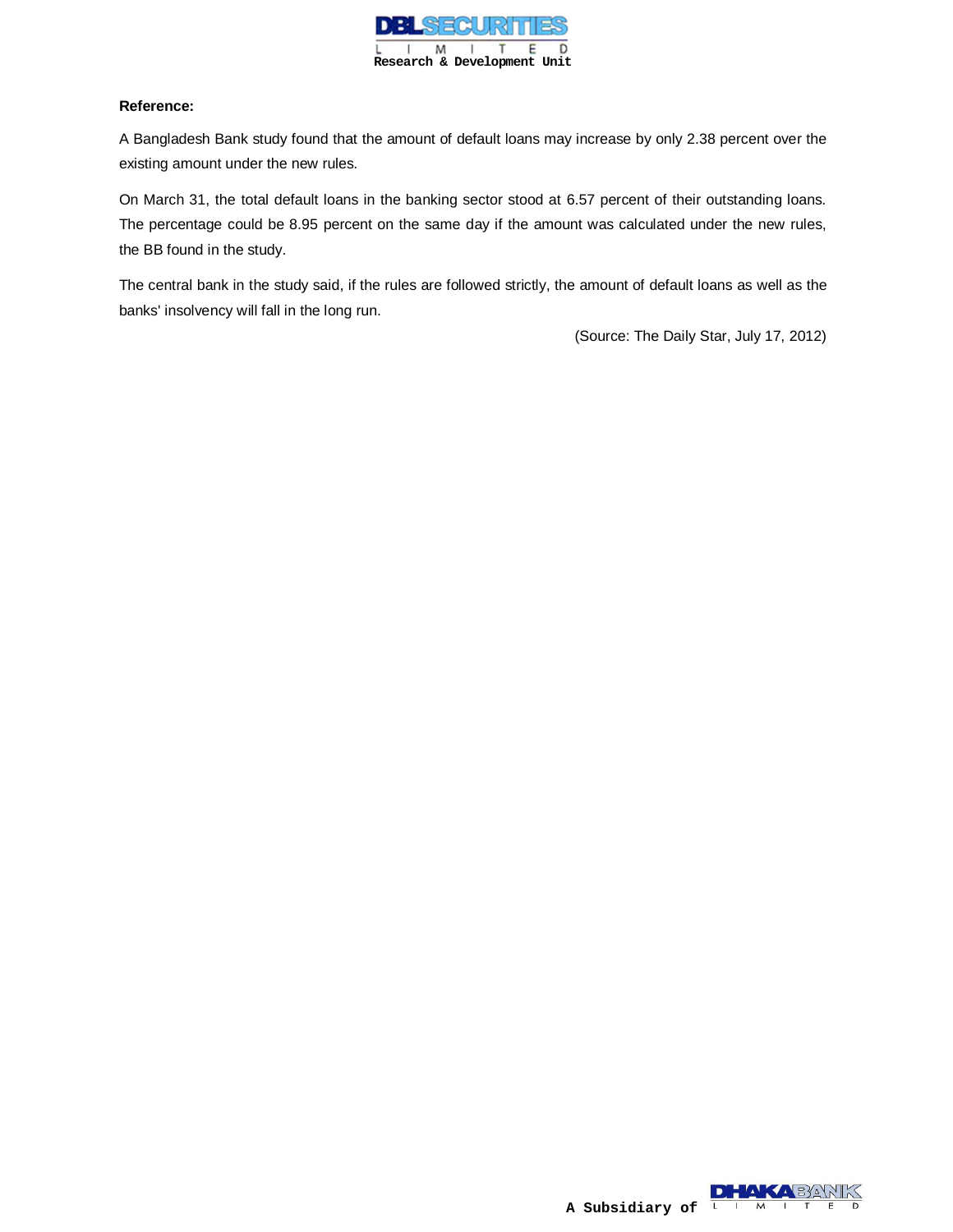

# **Appendix:**

### **Impact on Financial Performance:**

Status of loan (Figure as on Year End 2011):

| <b>Figure in Crore</b> |                   |                               |                        |                      |  |  |  |
|------------------------|-------------------|-------------------------------|------------------------|----------------------|--|--|--|
| <b>Bank</b>            | <b>Total Loan</b> | <b>Unclassified &amp; SMA</b> | <b>Classified Loan</b> | % of classified loan |  |  |  |
| <b>ABBANK</b>          | 9.341.12          | 9,073.94                      | 267.18                 | 2.86%                |  |  |  |
| <b>ALARABANK</b>       | 7,934.54          | 7,859.43                      | 75.11                  | 0.95%                |  |  |  |
| <b>BANKASIA</b>        | 8.282.00          | 8,057.00                      | 225.00                 | 2.72%                |  |  |  |
| <b>BRACBANK</b>        | 9,082.22          | 8,558.26                      | 523.95                 | 5.77%                |  |  |  |
| <b>CITYBANK</b>        | 7,680.70          | 7,416.27                      | 264.43                 | 3.44%                |  |  |  |
| <b>DHAKABANK</b>       | 7,598.33          | 7,335.93                      | 262.40                 | 3.45%                |  |  |  |
| <b>DUTCHBANGL</b>      | 7,966.07          | 7,747.39                      | 218.68                 | 2.75%                |  |  |  |
| EBL                    | 8,105.79          | 7,949.73                      | 156.06                 | 1.93%                |  |  |  |
| <b>EXIMBANK</b>        | 9,969.96          | 9,807.31                      | 162.65                 | 1.63%                |  |  |  |
| <b>FIRSTSBANK</b>      | 6,946.73          | 6,812.16                      | 134.57                 | 1.94%                |  |  |  |
| <b>ICBIBANK</b>        | 1,422.24          | 607.71                        | 814.54                 | 57.27%               |  |  |  |
| <b>IFIC</b>            | 6,355.80          | 6,097.99                      | 257.81                 | 4.06%                |  |  |  |
| <b>ISLAMIBANK</b>      | 30,584.06         | 29,754.82                     | 829.23                 | 2.71%                |  |  |  |
| <b>JAMUNABANK</b>      | 5,661.18          | 5,499.31                      | 161.87                 | 2.86%                |  |  |  |
| <b>MERCANBANK</b>      | 7,999.98          | 7,791.52                      | 208.46                 | 2.61%                |  |  |  |
| <b>MTBL</b>            | 4,700.55          | 4,581.04                      | 119.51                 | 2.54%                |  |  |  |
| <b>NBL</b>             | 11,606.30         | 11,279.81                     | 326.50                 | 2.81%                |  |  |  |
| <b>NCCBANK</b>         | 7,273.35          | 7,079.52                      | 193.83                 | 2.66%                |  |  |  |
| ONEBANKLTD             | 4,781.41          | 4,567.69                      | 213.72                 | 4.47%                |  |  |  |
| <b>PREMIERBAN</b>      | 4,977.49          | 4,764.26                      | 213.23                 | 4.28%                |  |  |  |
| <b>PRIMEBANK</b>       | 13,940.89         | 13,750.06                     | 190.82                 | 1.37%                |  |  |  |
| <b>PUBALIBANK</b>      | 10,632.96         | 10,418.33                     | 214.64                 | 2.02%                |  |  |  |
| <b>RUPALIBANK</b>      | 7,652.49          | 7,197.83                      | 454.66                 | 5.94%                |  |  |  |
| <b>SHAHJABANK</b>      | 8,059.25          | 7,907.30                      | 151.95                 | 1.89%                |  |  |  |
| <b>SIBL</b>            | 5,390.86          | 5,122.27                      | 268.59                 | 4.98%                |  |  |  |
| <b>SOUTHEASTB</b>      | 10,754.64         | 10,377.69                     | 376.95                 | 3.51%                |  |  |  |
| <b>STANDBANKL</b>      | 5,534.68          | 5,413.56                      | 121.12                 | 2.19%                |  |  |  |
| <b>TRUSTBANK</b>       | 5,080.17          | 4,926.74                      | 153.43                 | 3.02%                |  |  |  |
| <b>UCBL</b>            | 11,550.63         | 11,343.88                     | 206.75                 | 1.79%                |  |  |  |
| <b>UTTARABANK</b>      | 552.08            | 545.56                        | 6.52                   | 1.18%                |  |  |  |
| <b>Total</b>           | 247,418.50        | 239,644.30                    | 7,774.19               |                      |  |  |  |

## **Assumptions:**

To estimate the required provision, we have used the following assumptions:

| <b>Criterion</b>   | <b>Assumption</b>                       |
|--------------------|-----------------------------------------|
| <b>STANDARD</b>    | Will decrease by 25%                    |
| <b>SMA</b>         | Will decrease by 25%+25% of Standard    |
| <b>SUBSTANDARD</b> | Will decrease by 25%+25% of SMA         |
| <b>DOUBTFUL</b>    | Will decrease by 50%+25% of Substandard |
| BAD/LOSS           | Existing+50% of Doubtful                |

## **Basis of Assumptions:**

Classification of Loan:

| Category     | <b>New</b>                                                                                        | <b>Existing</b>                                                                                   |
|--------------|---------------------------------------------------------------------------------------------------|---------------------------------------------------------------------------------------------------|
| Sub-standard | If the loan is past due/overdue for 03 (three) months<br>or beyond but less than 06 (six) months. | If the loan is past due/overdue for 03 (three) months<br>or beyond but less than 06 (six) months. |
| Doubtful     | If the loan is past due/overdue for 06 (six) months or                                            | If the loan is past due/overdue for 06 (six) months or                                            |
|              | beyond but less than 09 (nine) months.                                                            | beyond but less than 12 (Twelve) months.                                                          |
| Bad/Loss     | If the loan is past due/overdue for 09 (nine) months or                                           | If the loan is past due/overdue for 12 (nine) months                                              |
|              | beyond.                                                                                           | or beyond.                                                                                        |

**\*\*** Any loan will turn into a 'Special Mention Account (SMA)' which is overdue for two months instead of three months

fixed earlier. The loans in the SMA will not be treated as default loan.